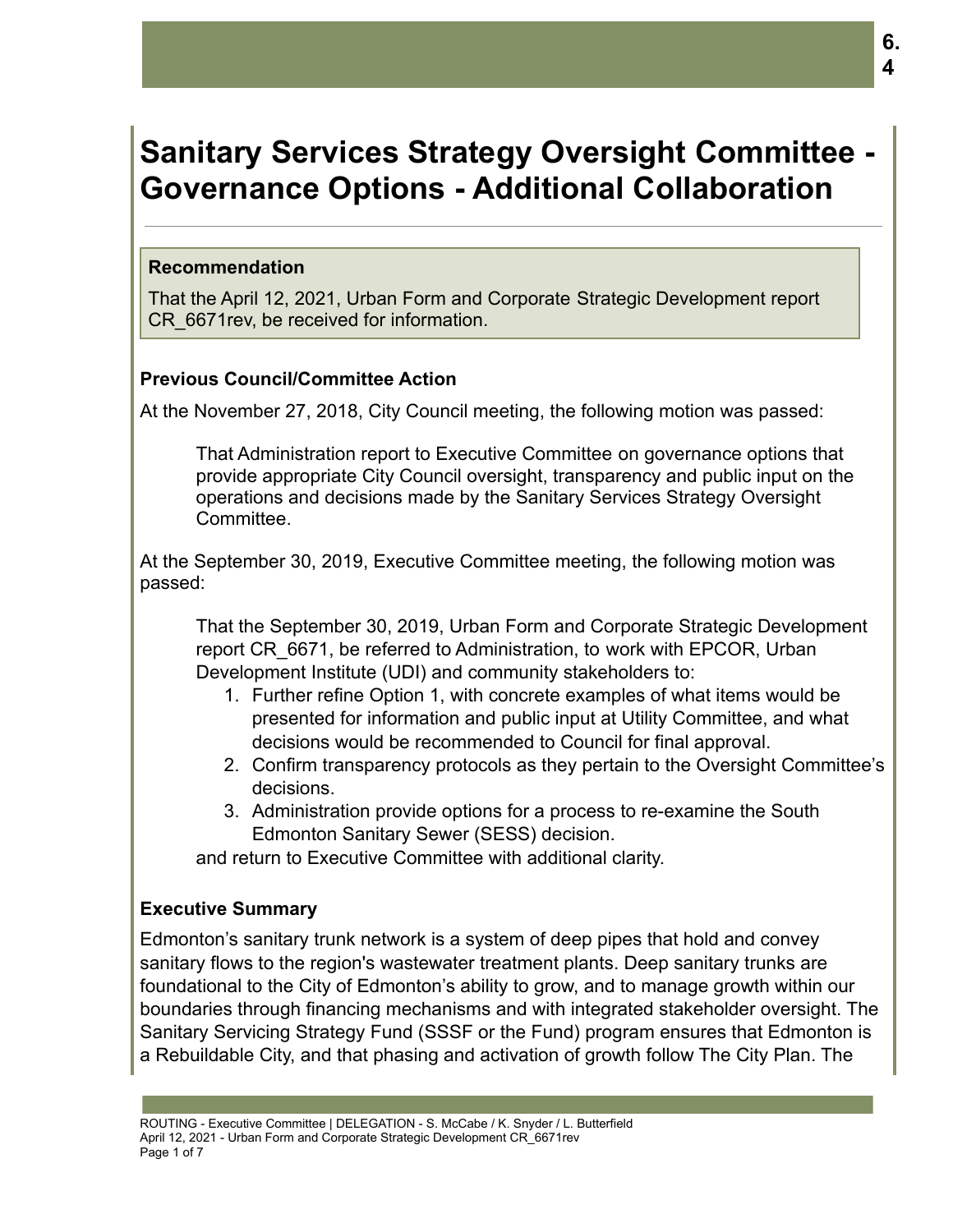## **Sanitary Services Strategy Oversight Committee - Governance Options - Additional Collaboration**

SSSF program provides a long-range plan and funding strategy for Edmonton's sanitary deep trunks that support growth in developing areas of Edmonton. Additions to the deep trunk system are funded through the SSSF with consideration of The City Plan growth priorities and updated growth forecasts. These conditions are considered when implementing the deep trunk network.

Through the SSSF Oversight Committee, Administration works in partnership with EPCOR and representatives from the Urban Development Institute to guide implementation of the plan and manage the Fund. Under the existing model, Administration has decision making authority over the SSSF, and exercises that through authorizing the release of funds to construct the approved trunk network. Council has retained authority for rate-setting for contributions to the Fund and exercises this authority annually during the budget process.

In response to the above motion, Administration engaged more than 1,900 Edmontonians on how decisions are made and shared related to the construction of a sanitary trunk network per the approved SSSF system plan. The engagement found a gap in knowledge of the SSSF, its goals, and how it is governed. Moreover, a subset of stakeholders had a strong interest in the process for re-visiting the routing of the trunk system in south Edmonton. Administration consulted with EPCOR and the Alberta Capital Region Wastewater Commission (ACRWC) to identify how SSSF planning decisions interact with long-term planning for Edmonton's sanitary and wastewater treatment systems, and how regional governance requirements could be addressed in a revised SSSF governance model.

Option 1 from the previous report (escalated governance) has been refined to:

- Require Council approval of decisions that could directly or indirectly impact development charges and utility rates
- Require Council approval of material changes to the approved trunk network funded by the SSSF
- Confirm that EPCOR's Sanitary Integrated Resource Plan (SanIRP) will revitalize and revise large sanitary trunk plans for the sanitary trunk network, including the SESS, as outlined in Attachment 4, to ensure the long term operational, environmental and financial sustainability of the sanitary servicing system in Edmonton, including the trunk network. The SanIRP will be presented to Utility Committee to enable input from the public and approved by Council.

# **Background**

In 1998, City Council approved the SSSF program, a sanitary servicing network composed of deep tunnels to enable growth in developing areas and the funding mechanism to enable the construction of those tunnels. The trunk network is shown on the map in Attachment 1 for reference. The deep tunnels store sanitary flows during wet weather and convey flows to wastewater treatment plants when the downstream system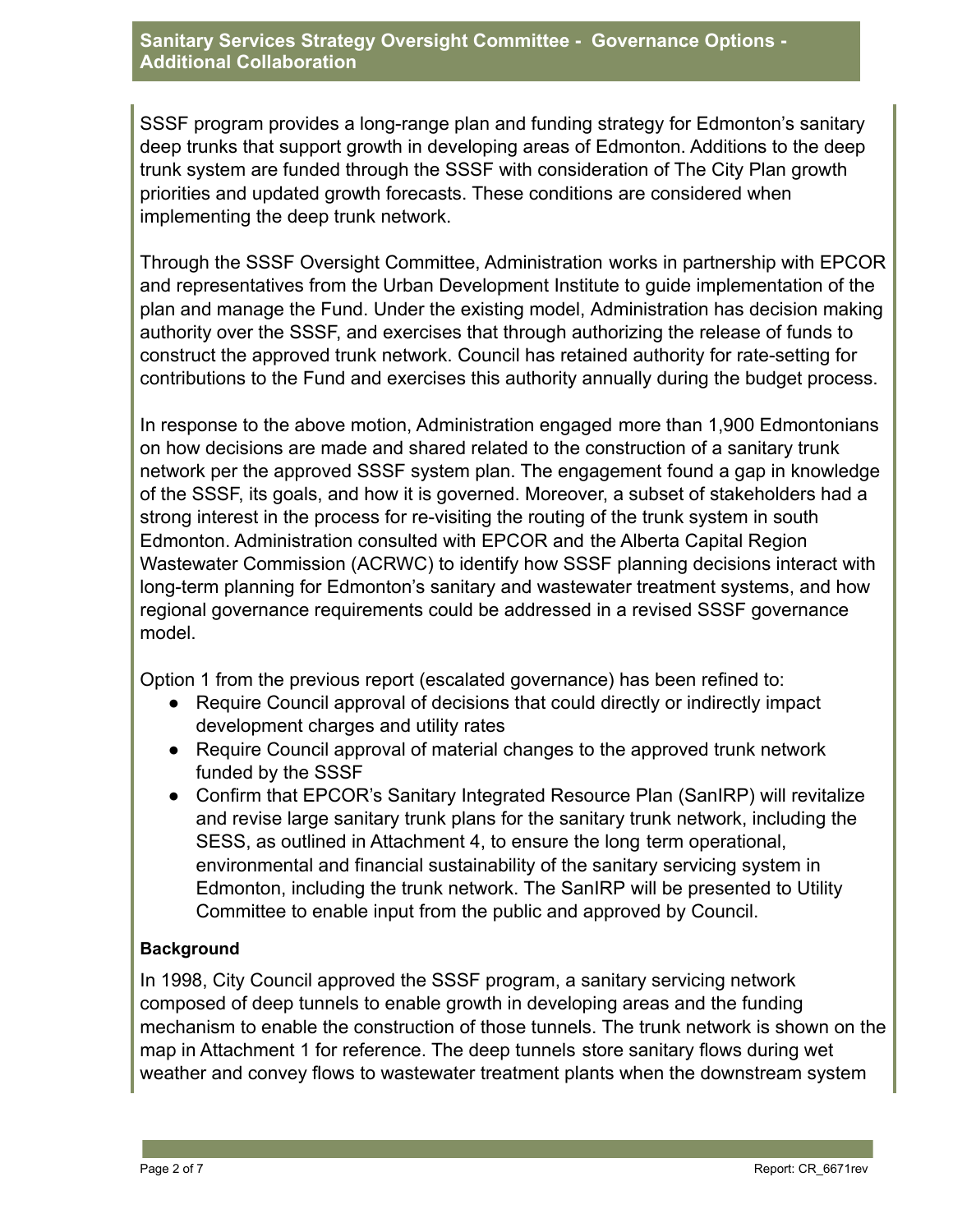#### **Sanitary Services Strategy Oversight Committee - Governance Options - Additional Collaboration**

has capacity. The program is primarily funded through development fees, with some contributions from EPCOR, and stewarded by an Oversight Committee led by City Administration. The Committee includes development industry and EPCOR representatives. This representation provides the necessary technical expertise to inform recommendations to Council. The SSSF has been in place for more than 20 years, and has overseen the construction of an extensive trunk system that supports growth and resiliency in Edmonton.

On September 30, 2019, Administration presented Executive Committee with three options that would increase Council oversight over the governance of the SSSF. These options included elevating certain policy issues to Utility Committee for discussion (*Option 1 - Increased Oversight*). This includes decisions that impact development charges and utility rates, and material changes to the long-term system plan. Committee directed Administration to further refine Option 1 ensuring that it provides appropriate Council oversight, public input, and transparency for decisions made by the SSSF Oversight Committee.

This report provides the findings of public engagement and consultation with EPCOR and development industry representatives. Engagement identified that improved public communication is needed, including clarity on the roles of Council and the SSSF Oversight Committee. The report outlines a framework for long-term system planning that includes Council's role in finalizing the destination for trunk systems in development (currently the SESS) as well as a model for reconciling any differences with other regional partners like the Alberta Capital Region Wastewater Commission (ACRWC).

## **Engagement Process and Outcomes**

Through October and November 2020 Administration engaged with Edmontonians to gather feedback on how decisions are made and shared information in relation to the SSSF. An online survey was used to understand public awareness of the SSSF and how the public would like to be informed about decisions related to the fund. More than 1,900 residents participated in the survey, some of whom also participated in a subsequent virtual engagement session to further explore the findings from the survey.

During the virtual engagement session, with 42 participants in attendance, there was a strong interest in understanding how the destination for the SESS could be revisited. Administration also heard a desire for the destination of the SESS to be determined through a public process with City Councillors as decision-makers.

The following key insights were identified from the public engagement. Further details can be found in the What We Heard Report in Attachment 2.

● There are low or limited levels of awareness regarding the purpose and function of the SSSF and the role of the Oversight Committee.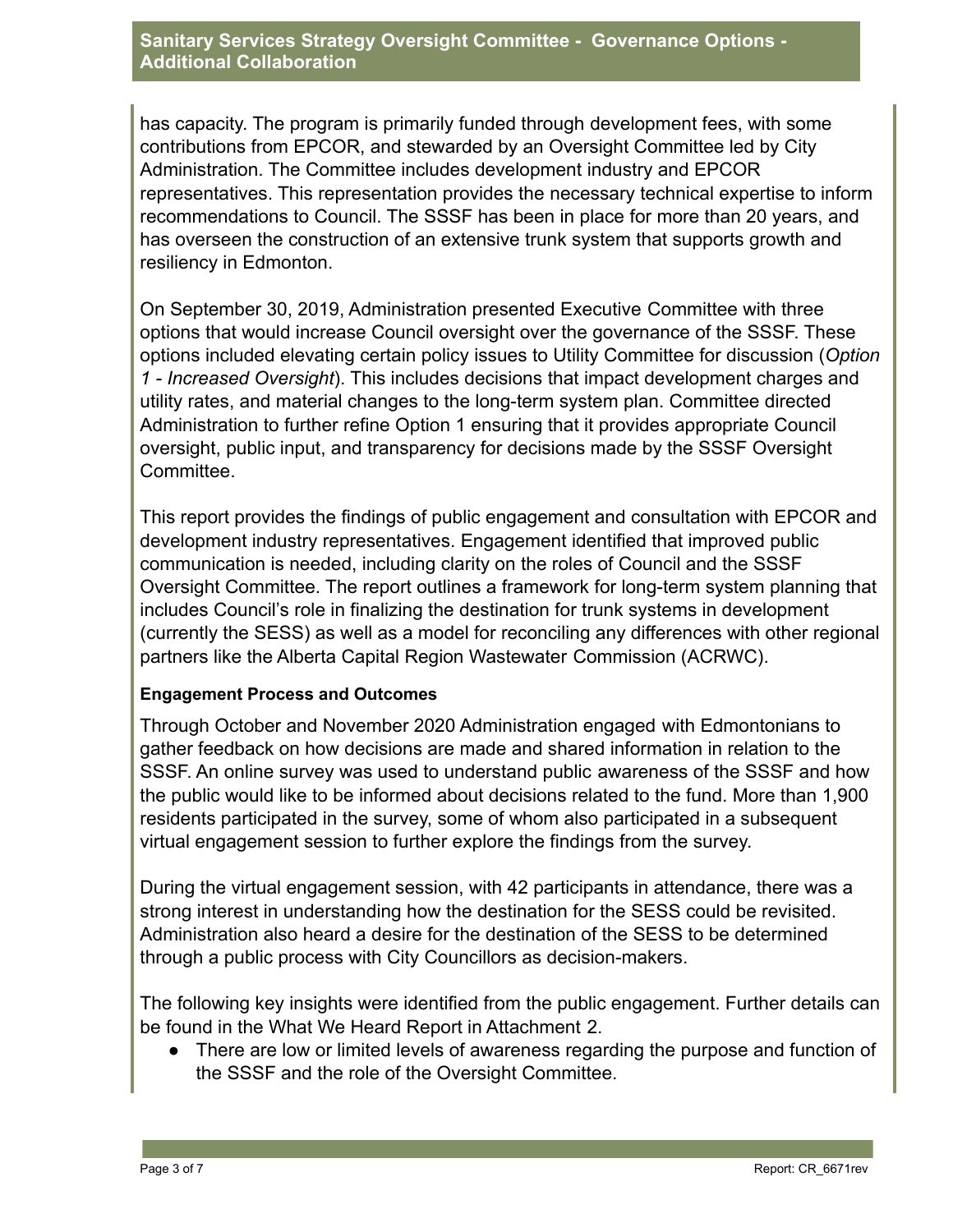- There is a desire for enhanced communication and information sharing throughout all stages of sanitary projects.
- The majority (75 percent) agree that major changes to the long-term sanitary servicing plan, for example removal, addition or re-routing of a trunk, should be elevated to Council for approval.

The SSSF Oversight Committee was also engaged to share the public feedback received and to gather input to refine the Option 1 governance model. The Oversight Committee appreciated that there was not a full understanding of the trunk system in general, and the SSSF in particular. With respect to the SESS routing decision, the committee indicated that the SESS system would not connect to a wastewater treatment plant until the late 2030s (the current expectation is 2038), and that the destination would need to be finalized about 10-years prior to connection (approximately 2028) based on the best information and input available at that time.

## **Transparency and Information Sharing**

In addition to having a well-established SSSF governance structure, engagement revealed that it is equally important to improve public communications about the Fund, its purpose and the role of the members of the governance committee. Administration has identified the following measures to enhance information sharing and transparency of the SSSF:

- Continue to publish the SSSF Annual Report providing a detailed summary of the decisions made by the Oversight Committee.
- Improve SSSF webpage content through plain language summaries and visuals that includes information on location, timing and contact information for projects.
- Publish easy to understand information about the governance of the SSSF program including governance structure, committee composition, and decision making processes.
- Provide a program specific email (*sssf@edmonton.ca*) for the public to communicate with the City's SSSF program management team.

## **Refinement of Option 1 - Increased Oversight**

Based on feedback from the public and stakeholders, Administration revisited and refined the Option 1 governance model. Utility Committee and/or City Council will receive new recurring reports that provide greater transparency to system planning, giving the opportunity for Council to provide direction on material issues related to the SSSF.

The following changes will be made to reporting and decision-making, with other areas of Council oversight and decision-making noted for context:

● *New:* Council approval of material changes to the long-term approved trunk network plan, currently delegated to the SSSF Oversight Committee, will be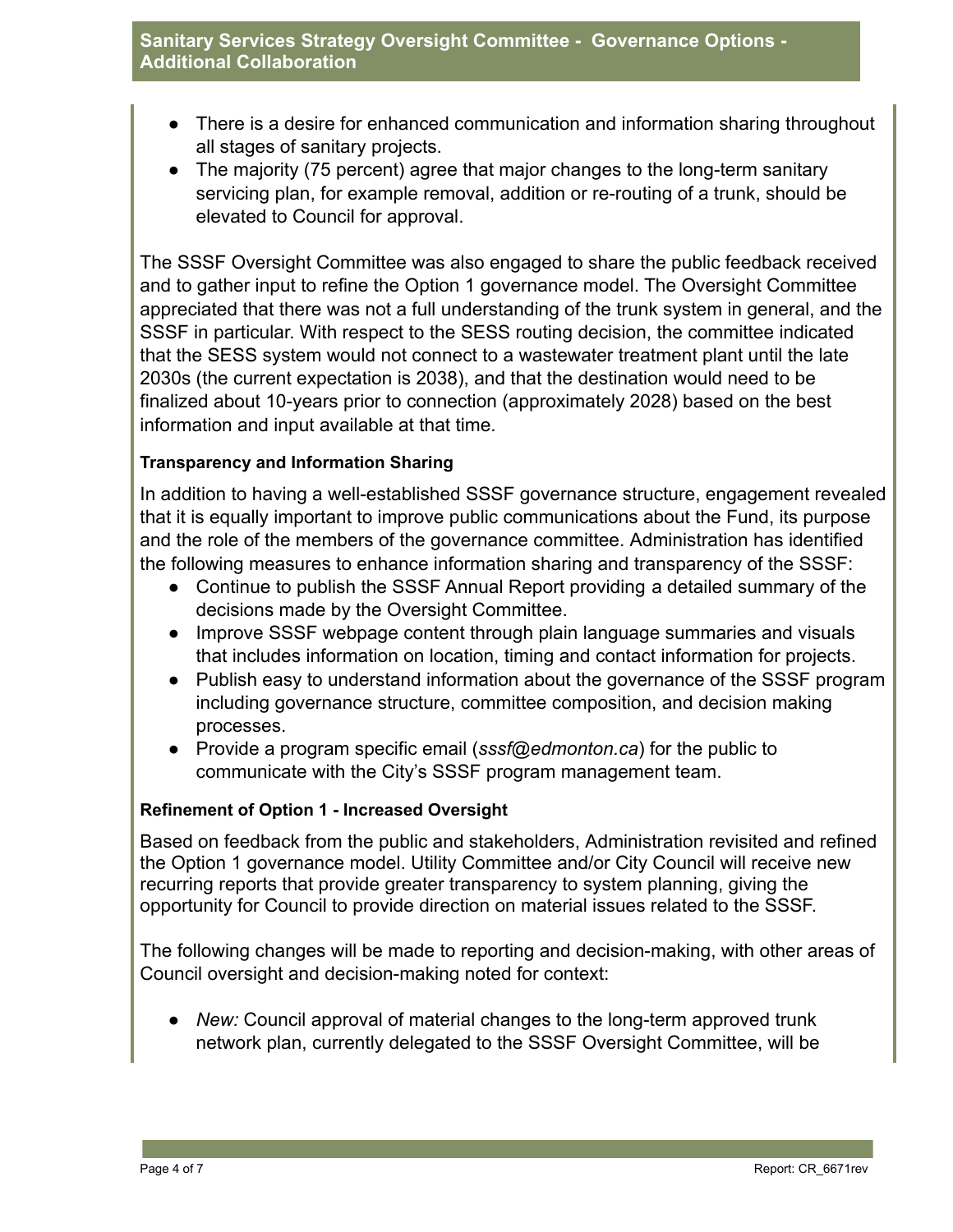elevated to Utility Committee and City Council. Material changes will be defined to include the:

- $\circ$  Addition of a trunk segment to the approved funding plan
- $\circ$  Finalization of the destination for a trunk system in development (including the South Edmonton Sanitary System)
- $\circ$  Deletion or re-routing of segments within the network that impact the destination of wastewater flows, impact an approved servicing plan for a growth area, or result in changes to SSSF rates.
- *New and Continuing:* Council approval will be required for decisions that could directly or indirectly impact development charges and utility rates, including:
	- o SSSF development charges/rates
	- o Addition or change in policy/funding mechanism
	- o Adopting SSSF rates for new basins.

The SSSF Oversight Committee will retain management of the fund including the authority to direct operational decisions to advance the SSSF strategy, including:

- Prioritize projects in line with projected growth and City Plan policy
- Approve changes to project timing and cost
- Evaluate changes to infrastructure specifications supported by technical analysis
- Minor routing and alignment changes to improve constructability; and
- Any non-material changes to the long-term trunk network plan.

The Oversight Committee is led by City Administration and includes representation from EPCOR and the development industry. Two sub-committees support the Oversight Committee decision making by providing technical and financial analyses and expertise. The committees are governed by a Terms of Reference that prescribes roles and responsibilities. In consultation with the Oversight Committee members, the Terms of Reference will undergo an annual review and be updated as needed to reflect changing needs and member competencies. For example, in 2020 the committee's Terms of Reference were updated to better reflect the role of the development industry and EPCOR as important advisors, and the City as having final decision making authority on fund expenditures. The Terms of Reference acknowledges that perspectives are critical to ensure technically sound strategic decisions. The most recent Terms of Reference for the SSSF are provided in Attachment 3 for reference.

# **Framework for Long-term System Planning Review:**

Following the transfer of drainage assets and services from the City to EPCOR in 2018, operations, planning, and asset maintenance became the responsibility of EPCOR. The SanIRP, which is currently in development, will describe the long-term capital and operational needs of the sanitary servicing system in Edmonton, including changes to the SSSF approved trunk network. Public engagement by EPCOR will be essential to the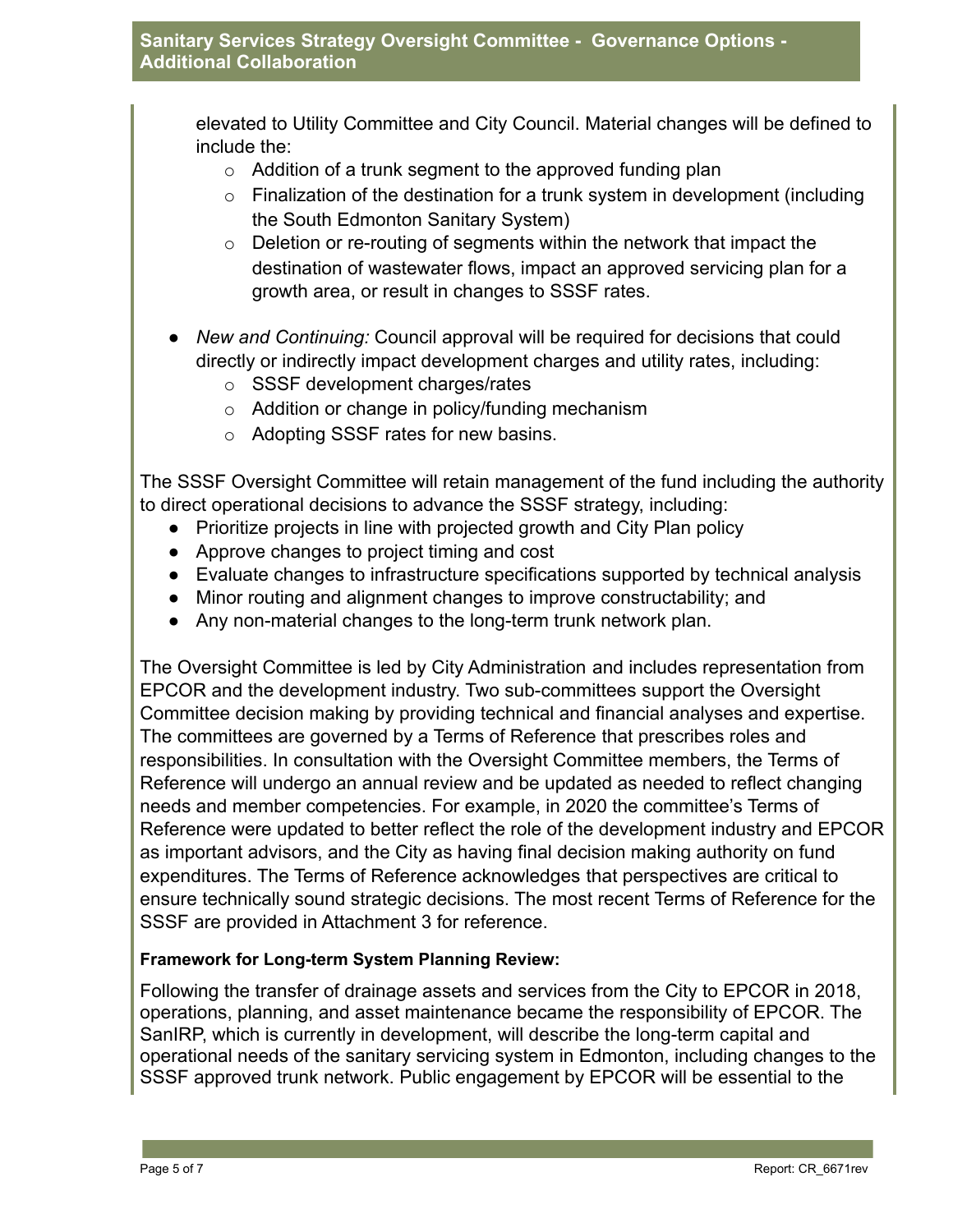planning process, particularly during the development of the IRP's goals and strategies. Further details related to the IRP process are provided in Attachment 4. The SanIRP will provide an opportunity to revisit the SESS decision at a time when an investment decision is required.

While the IRP process is dynamic, at five year intervals EPCOR will report on the IRP at Utility Committee. Regular updates provide Councillors and the public a structured and transparent process through which to review and test the plan, and provide input.

SSSF decisions, such as the destination of trunk system segments, can impact regional stakeholders, and require their consent. Administration will continue collaboration with ACRWC during planning, noting that the joint planning committees can be used to reconcile or negotiate any differences. The Regional Commission will collaborate with EPCOR in development of the SanIRP and with the SSSF Oversight Committee on a future recommendation to Council on the SESS trunk system destination. In the event of a disagreement with the ACRWC on the preferred destination for the SESS trunk system or other matters, a mediation process will be developed to escalate and reconcile differences.

# **Next Steps**

Administration was able to devote considerable time and resources to seeking input from stakeholders and refining the governance model for the SSSF Committee. Acceptance of the approach will result in better public awareness of the workings of the SSSF, opportunities for Committee and Council to reflect on changes, and continued integration of valued perspectives by Committee stakeholders. Administration will work to implement the following:

- Update the SSSF committee Terms of Reference to clarify and reflect the role of Council in governing the fund;
- Update processes to implement the new governance approach; and
- Improve on and design new tools to communicate to Edmontonians about the SSSF program.

| Corporate Outcome: The City of Edmonton has sustainable and accessible infrastructure        |                                                |                                                                                   |                                                                                                          |  |
|----------------------------------------------------------------------------------------------|------------------------------------------------|-----------------------------------------------------------------------------------|----------------------------------------------------------------------------------------------------------|--|
| Outcome(s)                                                                                   | Measure(s)                                     | Result(s)                                                                         | Target(s)                                                                                                |  |
| Infrastructure investment<br>accommodates growth in an<br>orderly and economical<br>fashion. | Length of SSSF<br>funded network<br>completed. | Completed construction of<br>approx. 40.8 kilometers of<br>deep trunk as of 2018. | Construct<br>remaining approx.<br>34 km of trunk to<br>service new<br>development<br>within current city |  |

# **Corporate Outcomes and Performance Management**